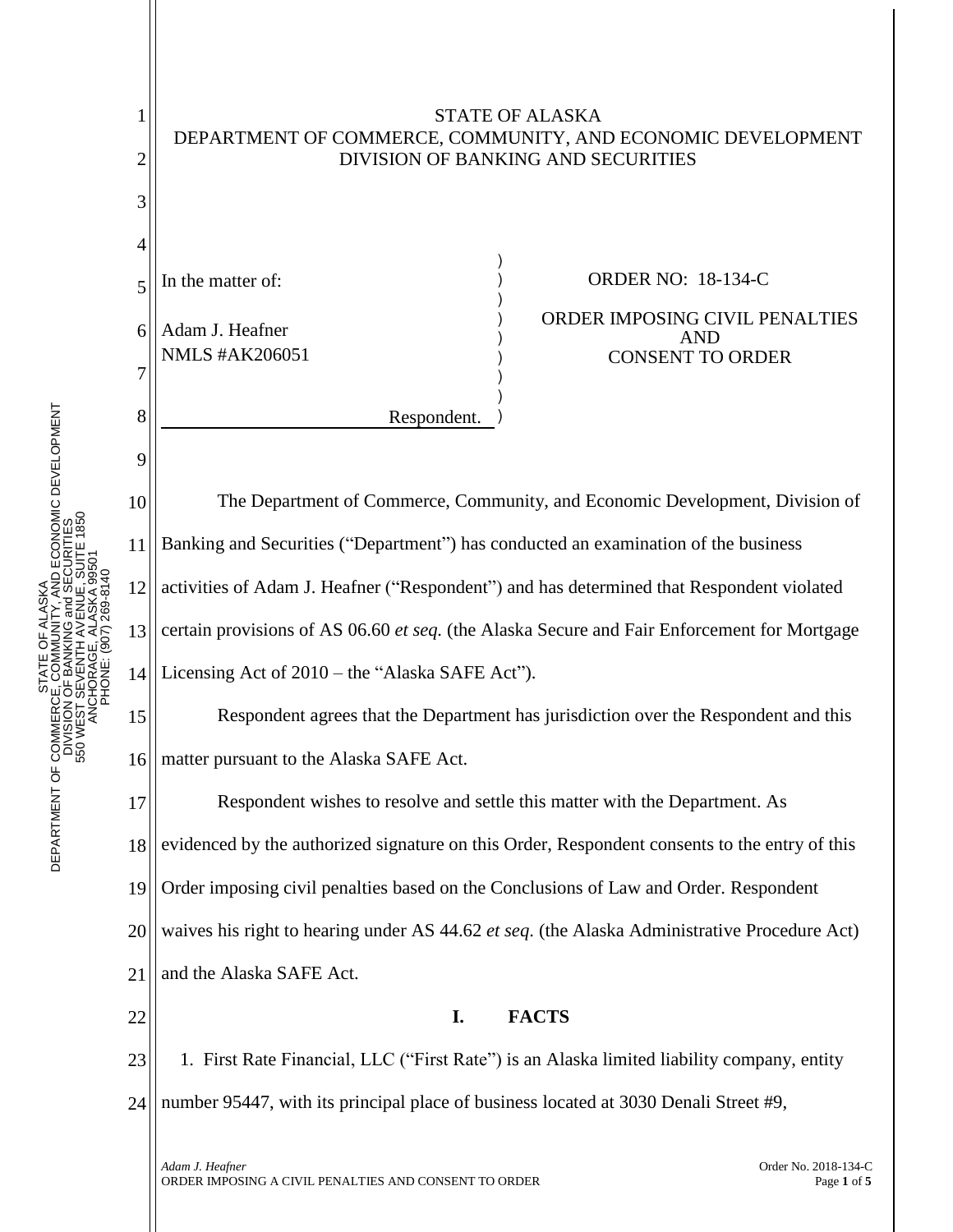1 2 3 4 5 Anchorage, Alaska 99503. On February 27, 2009, the Department issued an Alaska Mortgage Broker/Lender license to First Rate. The unique identifier assigned to First Rate by the Nationwide Multistate Licensing System & Registry (NMLS) is AK184451. The unique identifier assigned to Respondent by the NMLS is 206051. The Department issued Mortgage Loan Originator (MLO) number AK206051 to Respondent on February 27, 2009.

6 7 8 2. On March 10, 2014, the Department conducted an examination ("First Examination") of First Rate and its MLOs. At the time of the First Examination, Respondent was an MLO who was sponsored by First Rate.

9 10 11 3. During the First Examination, the Department conducted an advertising and loan file review. The Department found that Respondent maintained three on-line advertisements that did not display either his or First Rate's unique identifier.

12 13 14 15 16 4. On January 2, 2018, the Department conducted a second examination ("Second Examination") of First Rate and its MLOs. At the time of the Second Examination, Respondent was an MLO who was sponsored by First Rate. During the Second Examination, the Department found that Respondent maintained seven on-line advertisements that did not display either his or First Rate's unique identifier.

17 18 5. A person operating as an MLO must clearly and conspicuously display the unique identifier assigned to the person by the NMLS on all advertisements, including websites.

19

## **II. CONCLUSIONS OF LAW**

20 21 22 1. Respondent violated AS 06.60.325 and 3 AAC 14.510(2) by failing to clearly and conspicuously display his unique identifier in the seven on-line advertisements found during the Second Examination.

23 24 2. Respondent is subject to a civil penalty under AS 06.60.420 for violating AS 06.60.325 and 3 AAC 14.510(2).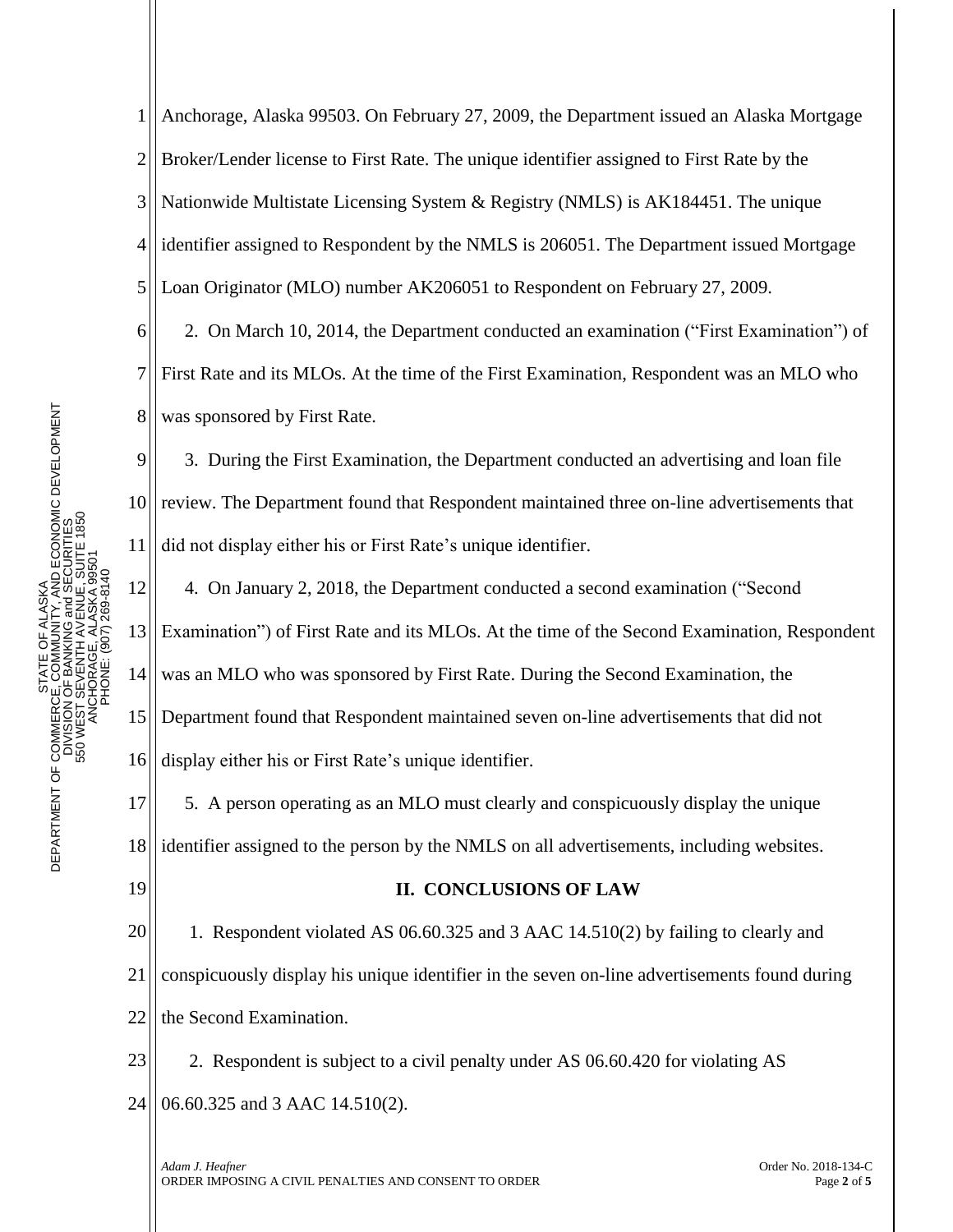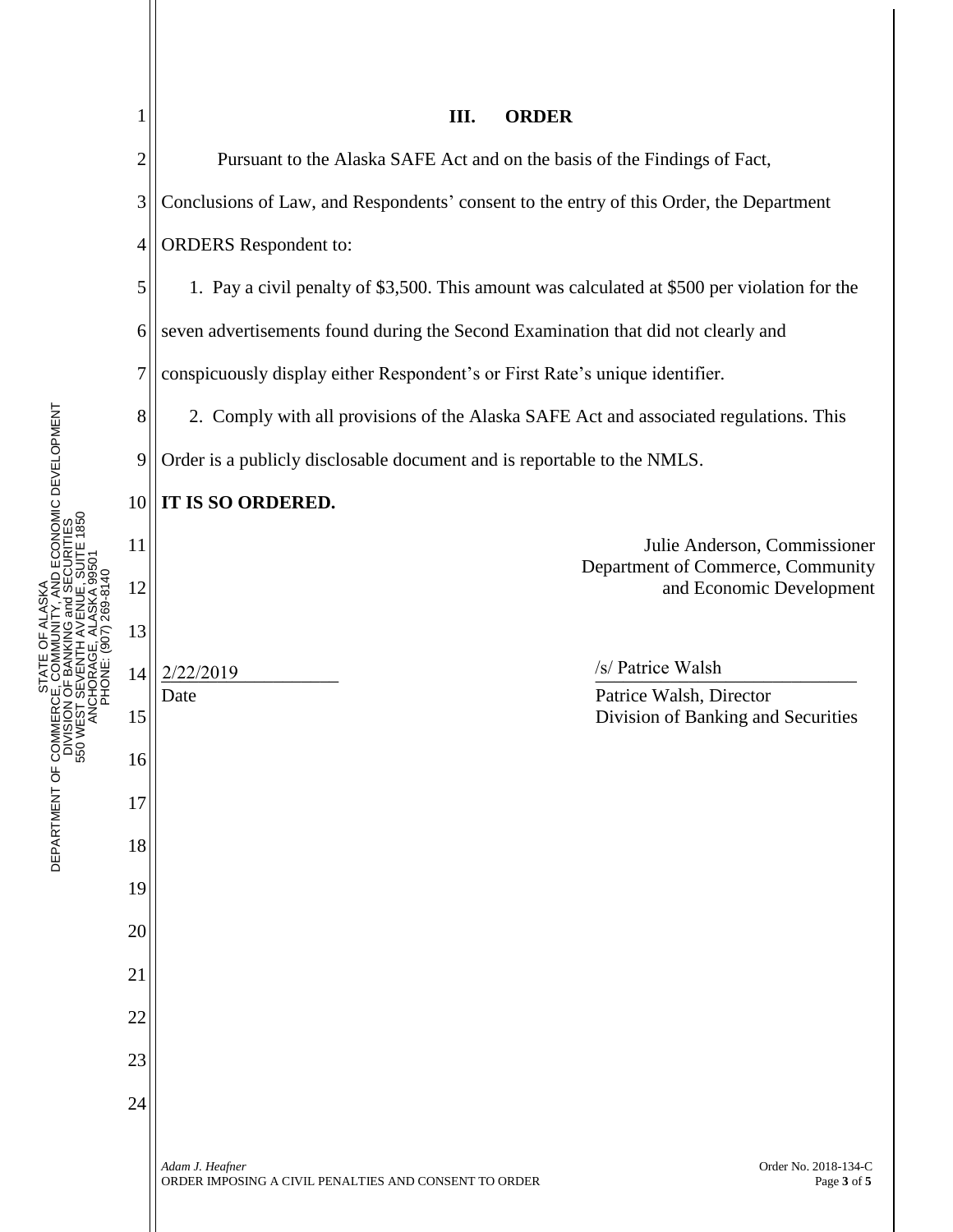1

7

10

11

21

//

//

//

//

22

23

24

## 2 3 4 5 6 8 9 12 13 14 15 16 17 18 19 20 **Consent to Entry of Order Adam J. Heafner** I, Adam J. Heafner, hereby acknowledge that I have read the foregoing Consent Order, I am aware of the right to a hearing and appeal in this matter, and have waived the same. I admit to the jurisdiction of the Department of Commerce, Community and Economic Development, Division of Banking and Securities ("Department") and further consent to entry of this Order by the Department as settlement of the issues contained in this Order. I admit to violation of the Alaska SAFE Act. I understand that the Department reserves the right to take further actions to enforce this Order or to take appropriate action upon discovery of other violations of the Alaska SAFE Act, and that I will fully comply with the terms and conditions of this Order, the Alaska SAFE Act and associated regulations. // // // // // // //